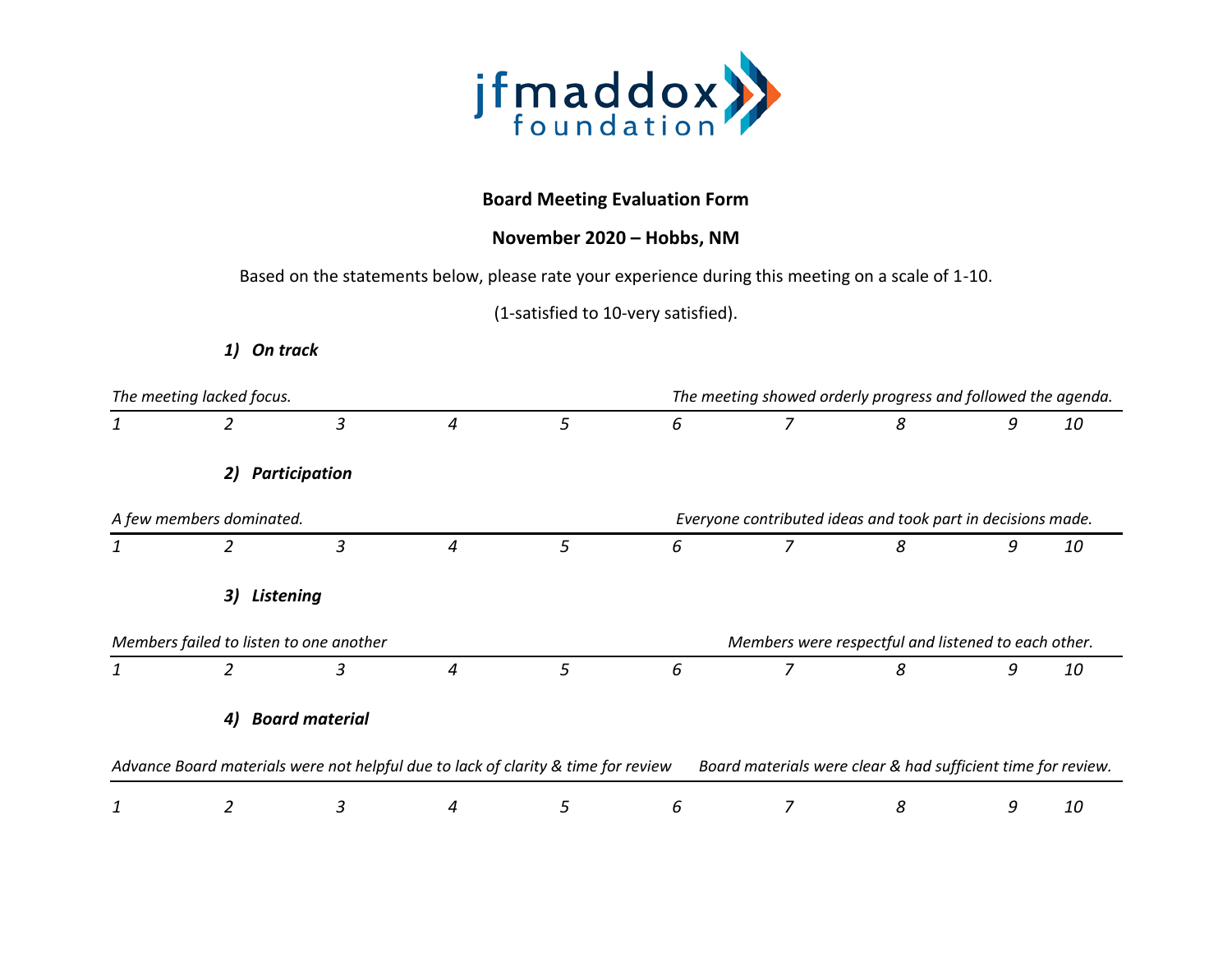*5) Results*



- *8) Topics you would like to see addressed at future Board meetings (please use the back of this page if you need more room):*
- *9) What is one way that this meeting could have engaged you more?*

*10) What is one thing that you learned about yourself or the Foundation at this meeting?*